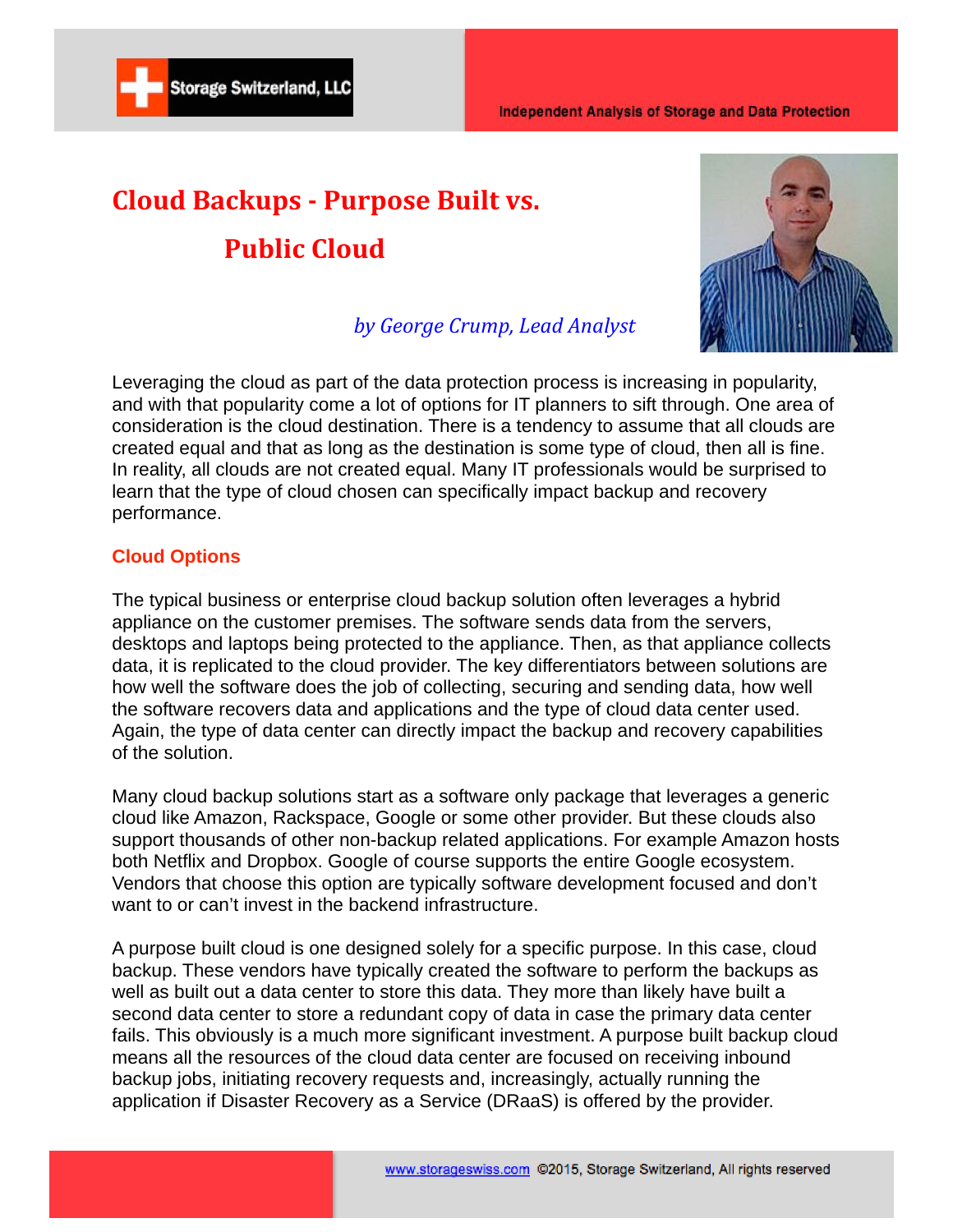#### **Generic Support**

The number one consideration when selecting any data protection solution is quality of support. At some point almost any data protection and disaster recovery solution will need support. Getting support should be the number one concern for potential cloud backup customers. But, it is not just their access to support they should be concerned with, especially in the generic cloud use case. Certainly the software developer should be able to support a problem in their code but what if there is a problem in the cloud or the way their software interacts with the cloud? What types of support will that developer receive and how quickly will they be able to resolve a problem that very well may be out of their hands?

The purpose built cloud backup provider, since they own the data center, the equipment in that data center, the on-premises appliance and the software they should be able to more fully troubleshoot any problem and find resolution more quickly. The generic provider only controls one of these variables, where the purpose built backup provider controls them all.

### **The Uniqueness of Cloud Backup Bandwidth**

Beyond support though there are infrastructure issues to consider. Infrastructure being tops among them. Cloud backup is unique in that most of the data transfer is over the span of about half dozen hours. For example a US based provider would likely receive the bulk of their jobs between 11pm eastern time and finish receiving them by 5am pacific time.

Compare this to other non-backup applications where much of the traffic is spread throughout the course of the business day. The exception is of course streaming services like video and music, which also both reach their peak in the evening and late evening hours.

Each of these inbound data streams require bandwidth at the provider and compute processing power to receive those jobs, index them, and store them on disk. That bandwidth utilization may have to be divided up among a wide variety of other processes in the generic cloud. Again, streaming services are often at their peak at the same time backup jobs are trying to complete. A purpose built cloud has none of these concerns; it can focus all of its bandwidth on receiving backup jobs and sending recovery data.

Restores also use network bandwidth as they transfer data to the originating business. During the day these restores may have to compete with other business applications. Daytime is also when file sync and share processes are at their busiest; they synchronize data as it changes throughout the business day. In the generic cloud use case, restores will probably occur when all the other applications are at their busiest.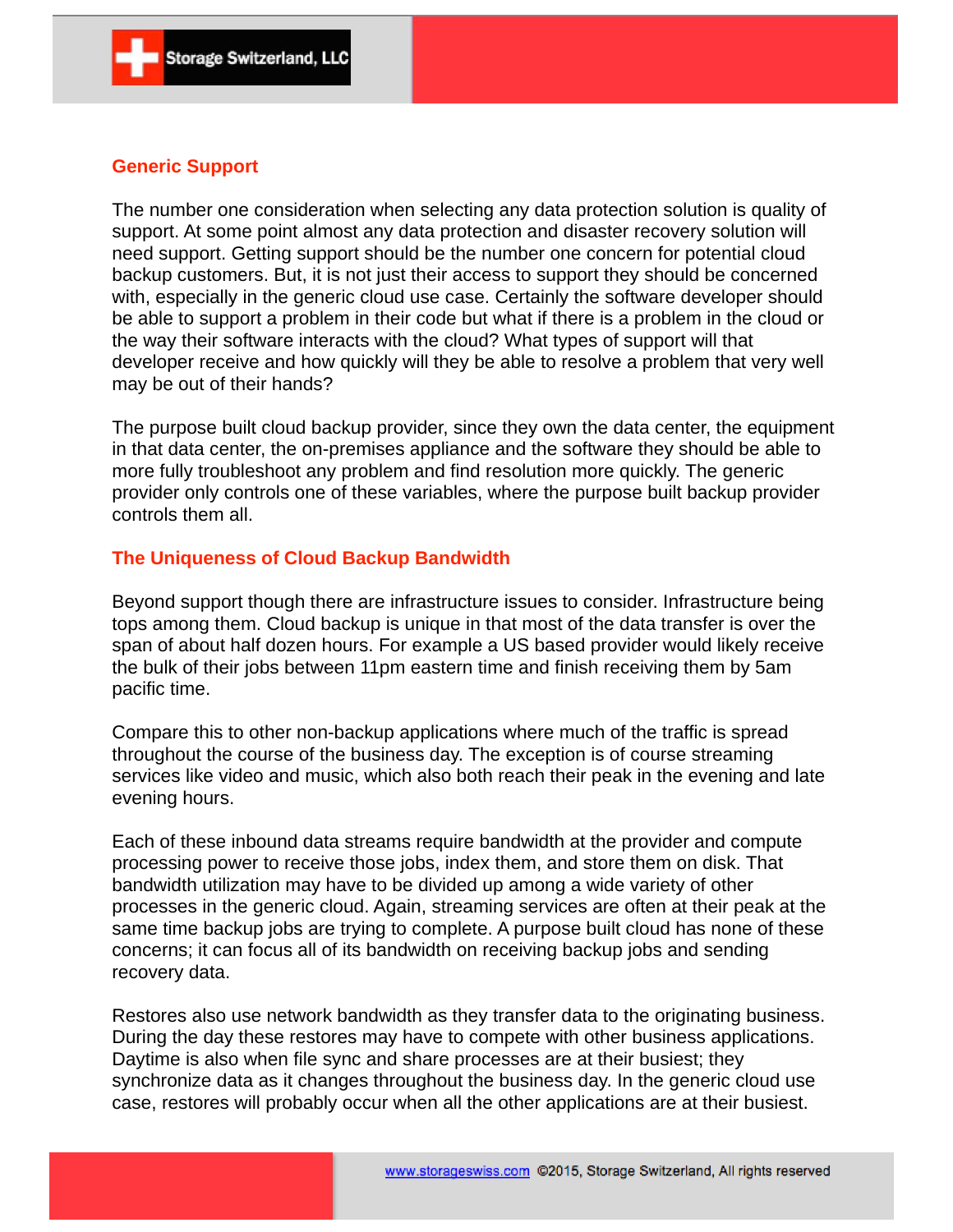Again the same spin-up questions need to be asked. In the purpose built cloud no other unrelated tasks are running so managing recovery during the daytime should not be an issue.

#### **Disaster Recovery As a Service**

Increasingly, backup providers are offering DRaaS. If one of the cloud backup solution customers has a server or data center outage, the provider can host the specific application in their cloud, saving time to recover the data across the internet. This obviously takes compute and storage resources. DRaaS may be especially challenging for a software developer using a generic cloud provider, as they do not have direct control over the network and compute resources.

In the worst case situation of a regional disaster, where dozens or hundreds of businesses may declare a disaster at once; the provider will have to provide compute and storage resources to all the businesses at the same time. In this situation the compute and storage requirements could be massive and expensive.

#### **Costs**

Most generic cloud providers charge for compute time used, quality of compute, storage capacity used and data transmitted out of the cloud. They are variable costs that tend to increase as the backup software developers' offering becomes more popular. The more compute power (server instances) that develop and needs to receive inbound backup jobs and to transmit recovery requests the more expensive their costs becomes. Obviously the amount of capacity required directly impacts the backup software provider's monthly bill from the generic cloud provider.

While the generic cloud has a clear advantage on startup costs, it may be surprising to learn that long term costs can actually be more expensive. If the cloud backup software solution is successful, they could be storing petabytes of data in the cloud. The recurring charge for storage can be substantial. Some cloud backup software developers that leverage the generic have indicated that their monthly cloud storage cost alone is over a \$1,000,000 each month.

Cloud backup software developers that leverage the generic cloud shield their customers from these variable costs as best they can. But the nature of the cloud pricing model will tend to drive pricing up over time and may influence the quality of the solution. In an effort to save money they may choose to process certain requests more slowly. And still these developers are at the mercy of all the other functions happening in the cloud that may impact the responsiveness of their application.

The purpose built cloud has a much higher start up cost. Companies choosing this approach have to be well funded and prepared for a long term payoff on their